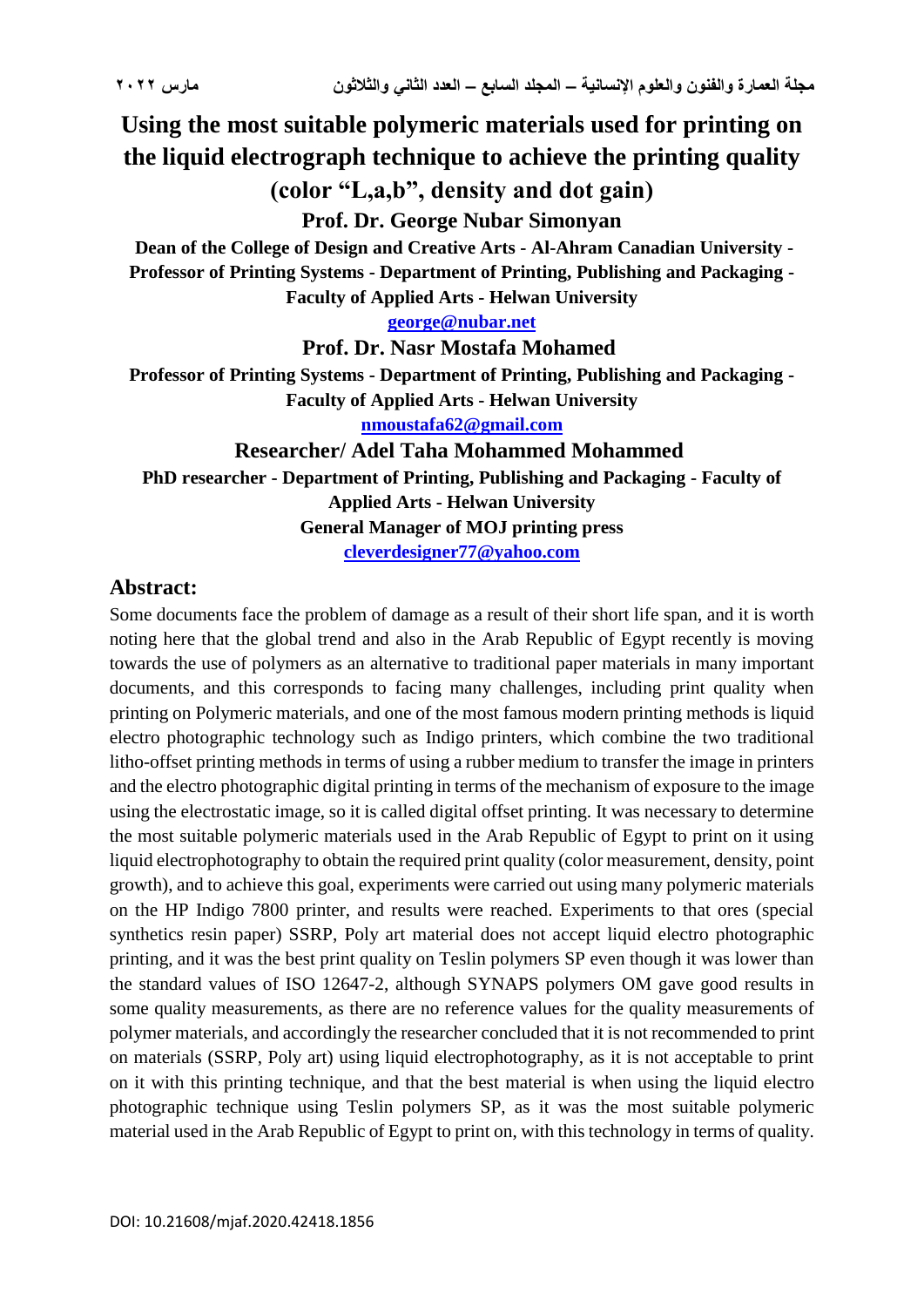#### **Research problem:**

Determining the most suitable polymeric materials used in the Arab Republic of Egypt for printing with the technique of liquid electrophotography to obtain the required print quality (color measurement, density, dot gain).

#### **Research objective:**

Reaching the most suitable polymeric materials circulating in the Arab Republic of Egypt in terms of print quality when printed with liquid electrographic printing technology.

#### **Research Methodology:**

The research used the descriptive method to describe the used materials and printing techniques in the experiments studied by the research. It also used the experimental and analytical approach to reach the results, discuss them and draw conclusions.

# **Materials and methods used:**

### **First: the polymer materials used in experiments**

The experiments carried out in natural printing conditions in terms of natural white room lighting, humidity and temperature in normal rooms.

Experiments have been carried out on some types of polymer sheets for more than one company,

#### **and they are shown as follows:**

#### **1) Teslin polymers**

Manufactured by the Japanese company Teslin® PPG. It is a single-layer polyolefin film with a unique synthetic polymer base silica and uncoated.

#### **2) SYNAPS polymers**

Made in Agfa Company in Japan and Belgium. It is a high quality opaque polyester paper with an opaque matte finish double-sided with an ink-receiving layer.

#### **3) S.S.R.P polymers (special synthetics resin paper)**

The manufacturer is SEMCO Corporation of Japan

#### **4) Poly art polymers**

The manufacturer is Arbojex.

#### **Second: liquid toner inks for HP Indigo 7800 printers**

They are inks based on liquid toner through the presence of (liquid / solvent) to transfer pigment or toner particles to the image, and this type of inks is called Electro Ink. Toner particles are very fine (1:2 micron).

#### **Third: the design file**

A PDF file was designed on Adobe Illustrator CS5 program that contains the design elements required to carry out experiments and to perform the required measurements. It contains linear elements (vector lines) and (Raster image) photos.

#### **Fourth: The printing technique used in experiments (liquid electrophotography).**

Liquid toner electrophotography (LEP) Trials were performed on HP Indigo 7800 printers, its technology is based on combining the two methods of litho-offset printing through the use of a rubber medium and electro photographic digital printing through exposure mechanism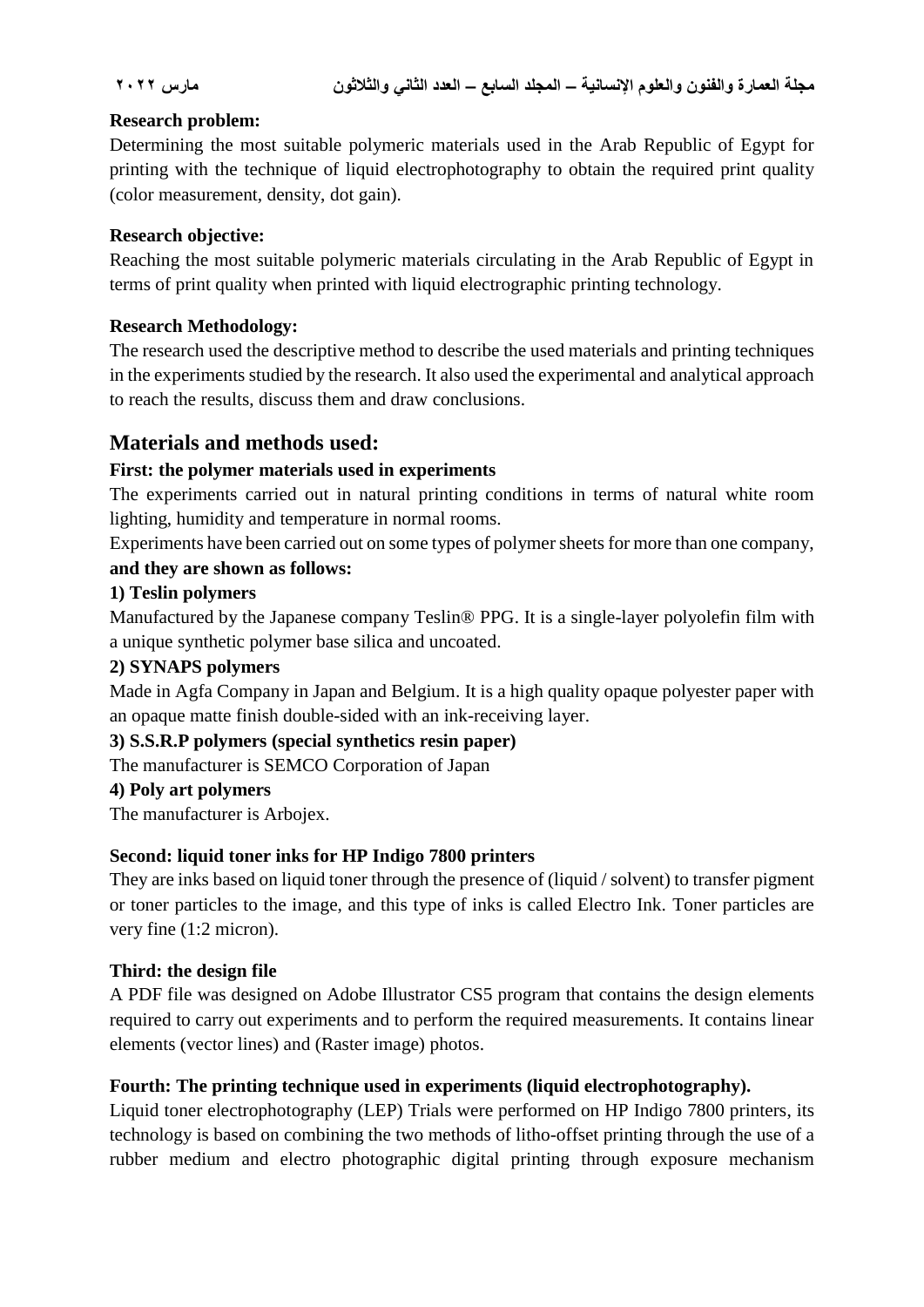(electrostatic image), so it is called digital offset printing, where the image is printed in three stages:

1. The image is first formed on the light conductive cylinder (PIP) Photo Image Plate.

2. Then it is transferred to a special hot rubber medium.

3. Transferring the image onto the printed material, and the image sticks to the material well, as it is cooler.

The color image is completely formed on the rubber media cylinder and then moves to the material in one step (which is the one on which the experiments were carried out), and in which the printed material does not need a long time to dry and if there is a desire the surface is treated immediately.

#### **Fifth: the devices used in the measurement operations:**

1) - spectrophotometer (SpectroEye X.rite).

2) - (Digital microscope ST 1000), a microscope used to photograph and enlarge printed items.

### **Tests and results:**

Experiments were conducted on SP Teslin, Synapse OM, S.S.R.P, and Poly art materials. The experiments carried out on the HP Indigo 7800 printers showed the inability to print on both materials: (S.S.R.P, Poly art).

Table No. (1): Measurement of density of samples executed on the HP Indigo 7800 printers

| <b>Materials substrate</b> | Face / back | $\mathcal{C}$ | M    | Y    | K    |
|----------------------------|-------------|---------------|------|------|------|
| Teslin SP600               | face        | 0.77          | 1.12 | 1    | 1.37 |
|                            | back        | 0.78          | 1.07 | 0.98 | 1.24 |
| Teslin SP700               | face        | 0.97          | 1.2  | 0.99 | 1.43 |
|                            | back        | 0.76          | 1.07 | 0.91 | 1.26 |
| Teslin SP800               | face        | 0.82          | 1.24 | 1.02 | 1.46 |
|                            | back        | 0.77          | 1.15 | 0.97 | 1.3  |
| Teslin SP1000              | face        | 0.78          | 1.22 | 1    | 1.38 |
|                            | back        | 0.78          | 1.1  | 0.96 | 1.31 |
| Teslin SP1200              | face        | 0.76          | 1.09 | 0.92 | 1.25 |
|                            | back        | 0.78          | 1.14 | 0.97 | 1.31 |
| Teslin SP1400 HD           | face        | 0.76          | 1.18 | 0.99 | 1.34 |
|                            | back        | 0.78          | 1.14 | 0.97 | 1.26 |
| Synapse OM 135GM           | face        | 0.79          | 1.11 | 0.94 | 1.28 |
|                            | back        | 0.79          | 1.1  | 0.95 | 1.27 |
| Synapse OM 170GM           | face        | 0.78          | 1.12 | 0.93 | 1.26 |
|                            | back        | 0.79          | 1.1  | 0.96 | 1.28 |
| Synapse OM 230GM           | face        | 0.77          | 1.07 | 0.93 | 1.22 |
|                            | back        | 0.78          | 1.1  | 0.91 | 1.22 |
|                            | face        | 0.99          | 1.12 | 0.94 | 1.22 |
| Synapse OM 300GM           | back        | 0.77          | 1.06 | 0.92 | 1.2  |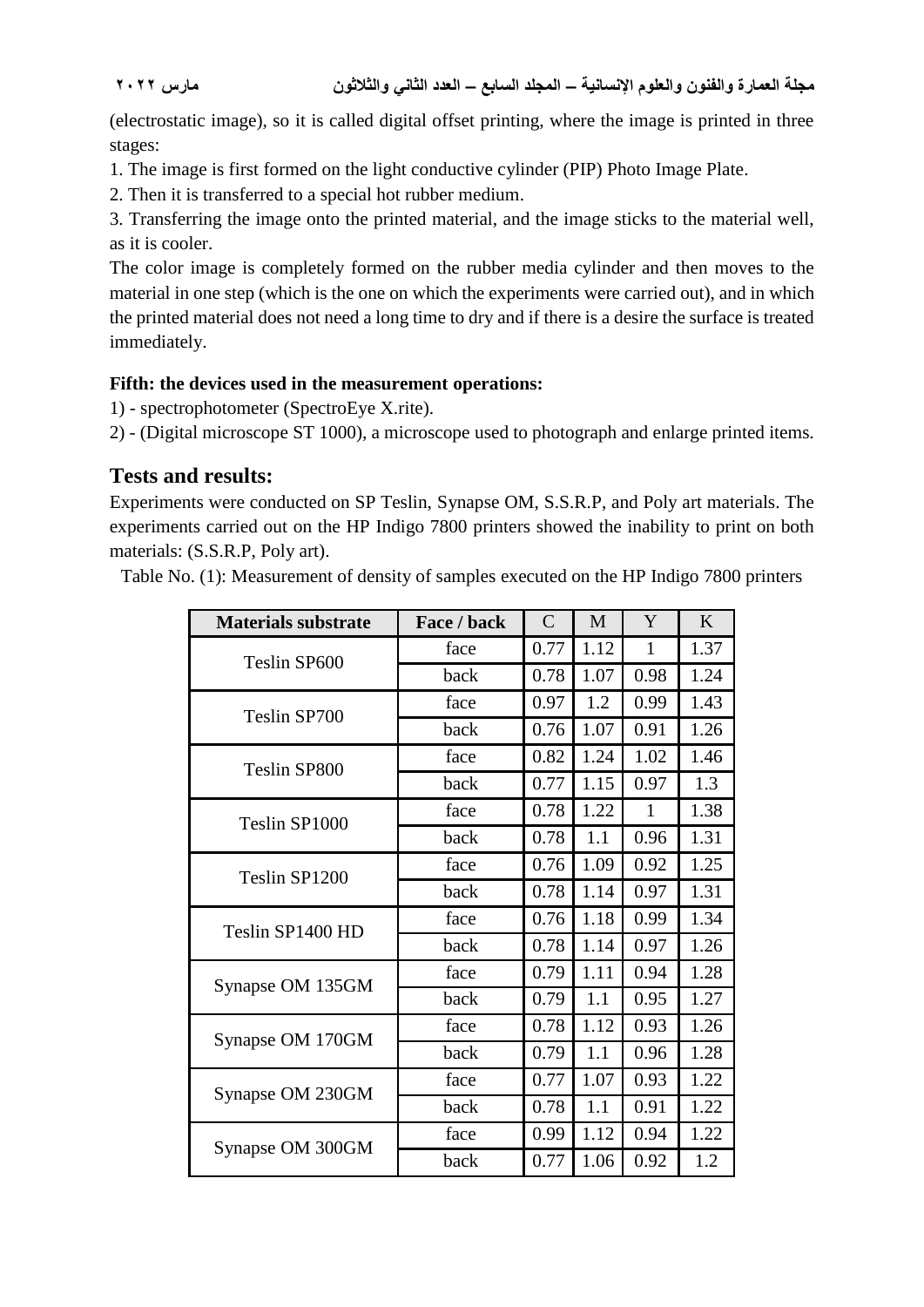**Table No. (2): To measure the dot gain by fixing the printing technology and changing the material for samples of materials and weights for each of the SP Teslin, SYNAPS OM executed on the HP Indigo 7800 printers.**

| <b>Materials substrate</b> | Face / back | $\mathbf C$ | M  | Y  | $\mathbf K$ |
|----------------------------|-------------|-------------|----|----|-------------|
| Teslin SP600               | face        | 18          | 14 | 21 | 12          |
|                            | back        | 21          | 16 | 22 | 15          |
| Teslin SP700               | face        | 20          | 14 | 18 | 13          |
|                            | back        | 19          | 17 | 22 | 15          |
| Teslin SP800               | face        | 20          | 15 | 20 | 14          |
|                            | back        | 18          | 13 | 17 | 12          |
| Teslin SP1000              | face        | 17          | 12 | 17 | 11          |
|                            | back        | 18          | 15 | 20 | 13          |
| Teslin SP1200              | face        | 18          | 13 | 18 | 10          |
|                            | back        | 19          | 14 | 20 | 12          |
| Teslin SP1400 HD           | face        | 16          | 11 | 18 | 10          |
|                            | back        | 17          | 11 | 18 | 12          |
| Synaps OM 135GM            |             | 22          | 19 | 22 | 17          |
| Synaps OM 170GM            |             | 24          | 21 | 24 | 20          |
| Synaps OM 230GM            |             | 22          | 17 | 24 | 16          |
| Synaps OM 300GM            |             | 19          | 15 | 22 | 15          |

Table No. (3): To measure the color (L, a, b) by fixing the printing technology and changing the material for samples of materials and weights for each of SP Teslin, SYNAPS OM executed on the HP Indigo 7800 printers.

| <b>Materials</b><br>substrate | Face<br>back |                | $\mathbf C$                    |       |       | M     |       |                | Y     |       |       | K     |              |  |
|-------------------------------|--------------|----------------|--------------------------------|-------|-------|-------|-------|----------------|-------|-------|-------|-------|--------------|--|
|                               |              | $\mathrm{L}^*$ | $a^*$                          | $b^*$ | $L^*$ | $a^*$ | $b^*$ | $\mathbf{L}^*$ | $a^*$ | $b^*$ | $L^*$ | $a^*$ | $b^*$        |  |
| Teslin<br>SP <sub>600</sub>   | face         | 62             | $\overline{\phantom{0}}$<br>20 | $-38$ | 54    | 66    | $-7$  | 90             | $-5$  | 81    | 28    | 0.4   | 0.7          |  |
|                               | back         | 62             | 20                             | $-38$ | 53    | 68    | $-7$  | 91             | $-5$  | 82    | 24    | 0.15  | 0.7          |  |
| Teslin<br><b>SP700</b>        | face         | 63             | 20                             | $-38$ | 55    | 67    | $-7$  | 92             | $-5$  | 77    | 28    | 0.4   | 0.6          |  |
|                               | back         | 62             | 21                             | $-39$ | 51    | 69    | $-7$  | 90             | -6    | 80    | 22    | 0.15  | 0.5          |  |
| Teslin<br>SP800               | face         | 61             | 21                             | $-39$ | 52    | 71    | $-6$  | 91             | $-5$  | 82    | 21    | 0.06  | $\mathbf{1}$ |  |
|                               | back         | 63             | 21                             | $-38$ | 52    | 68    | $-5$  | 91             | $-5$  | 81    | 26    | 0.3   | 0.6          |  |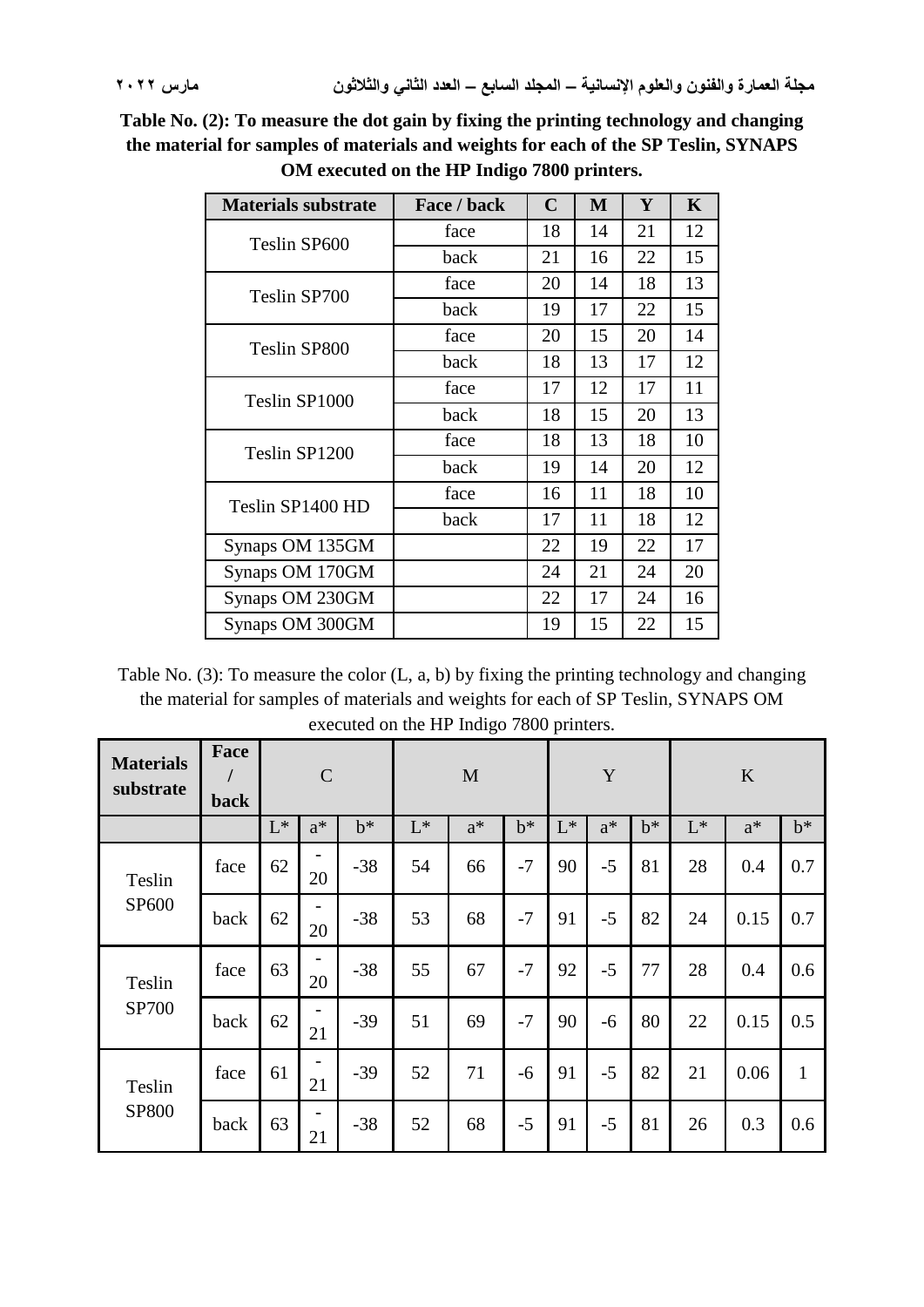**مجلة العمارة والفنون والعلوم اإلنسانية – المجلد السابع – العدد الثاني والثالثون مارس 2022**

| Teslin                                | face | 63 | 21                             | $-38$ | 54 | 68 | $-6$ | 92 | $-5$ | 80 | 26   | 0.3 | 0.8            |
|---------------------------------------|------|----|--------------------------------|-------|----|----|------|----|------|----|------|-----|----------------|
| SP1000                                | back | 63 | 21                             | 38.5  | 52 | 71 | 5.6  | 92 | $-5$ | 83 | 23   | 0.2 | 0.8            |
| Teslin                                | face | 63 | 20                             | $-38$ | 54 | 69 | $-5$ | 92 | $-5$ | 81 | 27   | 0.4 | 0.6            |
| SP1200                                | back | 64 | 20                             | $-38$ | 55 | 68 | $-5$ | 93 | $-5$ | 80 | 27.5 | 0.4 | 0.5            |
| Teslin<br>SP1400<br>HD                |      | 64 | 20                             | $-37$ | 54 | 69 | $-3$ | 93 | $-4$ | 82 | 28   | 0.3 | 0.6            |
| Synaps<br><b>OM</b><br>135GM          |      | 63 | 21                             | $-37$ | 53 | 71 | 3.5  | 92 | 4.6  | 84 | 25   | 0.2 | 0.6            |
| Synaps<br><b>OM</b><br>170GM          |      | 61 | 19                             | $-37$ | 53 | 66 | $-4$ | 90 | 4.5  | 78 | 26   | 0.3 | 1.6            |
| Synaps<br><b>OM</b><br>230GM          |      | 62 | 20                             | $-36$ | 54 | 67 | $-3$ | 92 | $-4$ | 81 | 26   | 0.3 | 1.7            |
| Synaps<br><b>OM</b><br>$300\mbox{GM}$ |      | 63 | 20                             | $-37$ | 54 | 68 | $-4$ | 93 | $-4$ | 78 | 29   | 0.3 | $\overline{2}$ |
|                                       |      | 63 | $\overline{\phantom{0}}$<br>21 | $-37$ | 55 | 67 | $-4$ | 93 | $-4$ | 80 | 29   | 0.3 | $\overline{2}$ |

#### **Discussion and Conclusions:**

The results of the measurements were analyzed for samples carried out on different polymeric materials and by using the technique of liquid electrophotography on the HP Indigo 7800 printer, and the results were compared with the standard values of ISO 12647-2 in the analysis of these results.

The results were compared with the standard values for the density of inks on the covered paper, because it is closer to the polymer material in absorbing the ink and penetrating into the material.

**Table No. (4): Standard values for measuring density of ISO 12647-2**

| Substrate for         | Solid ink density |      |      |              |  |  |  |  |  |  |  |
|-----------------------|-------------------|------|------|--------------|--|--|--|--|--|--|--|
| printing              | K                 | ⌒    | M    | $\mathbf{v}$ |  |  |  |  |  |  |  |
| Gloss coated<br>paper | 1.85              | 1.50 | 1.40 | 1.30         |  |  |  |  |  |  |  |
| Matt coated<br>paper  | 1.85              | 1.50 | 1.40 | 1.30         |  |  |  |  |  |  |  |
| Uncoated paper        | 1.50              | 1.30 | 1.40 | 1.10         |  |  |  |  |  |  |  |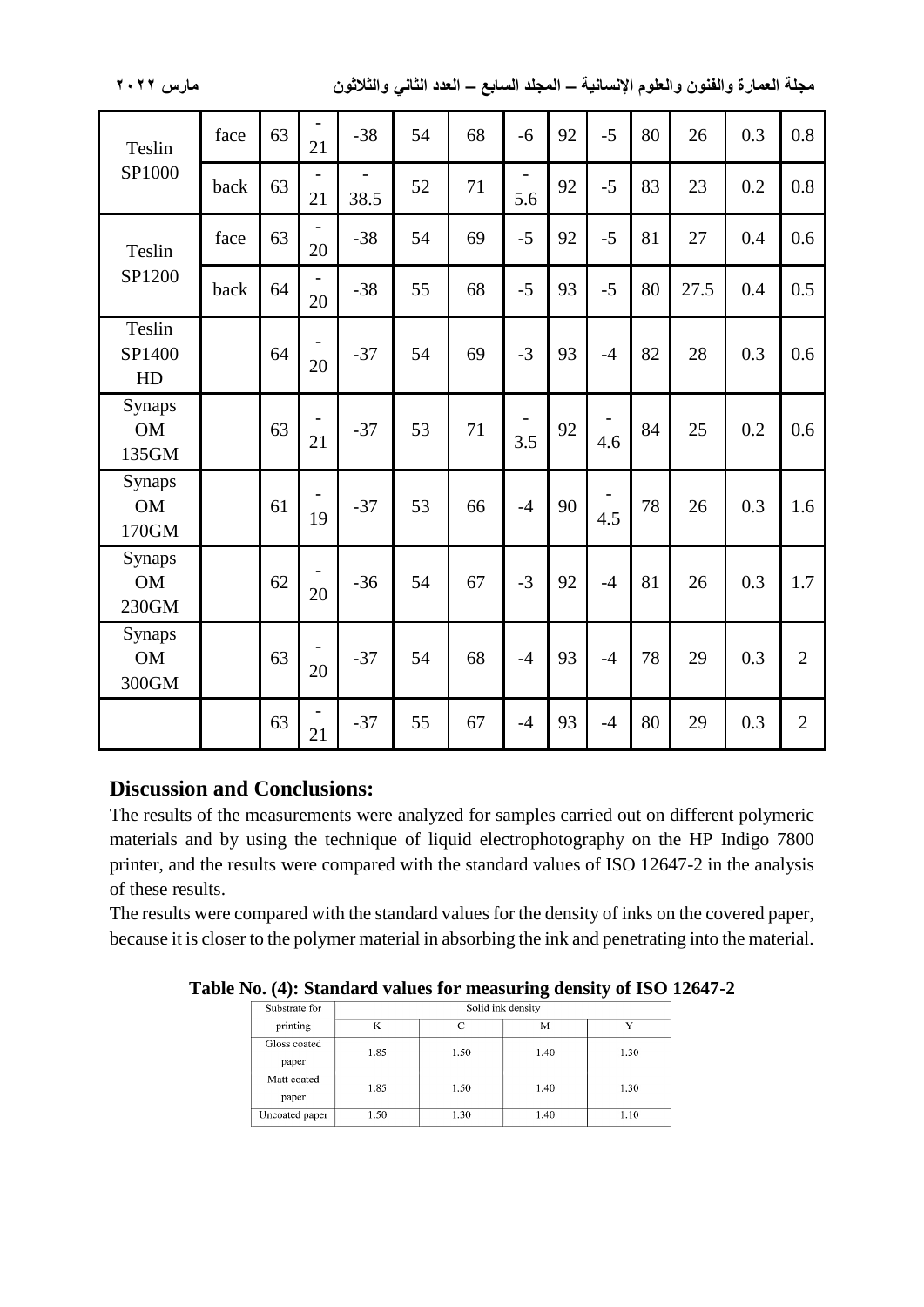#### **First: Measuring the density of samples executed on the HP Indigo 7800 printers**

Table No. (5) shows measuring the highest density values for (C, M, Y, K) inks by installing the printing technology and changing the material for samples of raw materials and weights for each of the SYNAPS SP Teslin and SYNAPS OM printers implemented on HP Indigo

|                    |                           | M             |                      |              |                      |              |                      |  |
|--------------------|---------------------------|---------------|----------------------|--------------|----------------------|--------------|----------------------|--|
| <b>OM</b><br>300GM | <b>ISO</b><br>12647-<br>റ | <b>SP1000</b> | <b>ISO</b><br>12647- | <b>SP800</b> | <b>ISO</b><br>12647- | <b>SP800</b> | <b>ISO</b><br>12647- |  |
| 0.99               | $1.5\,$                   | 1.24          | 1.4                  | 1.02         | 1.3                  | 1.46         | 1.85                 |  |

7800 printers and comparing them with the standard values of ISO 12647-2

#### **Second: Measuring the dot gain of samples executed on the HP Indigo 7800 printers**

Table No. (6) measuring the lowest and highest dot growth values of (C, M, Y, K) inks by installing the printing technology and changing the material for samples of raw materials and weights for each of the SP Teslin, SYNAPS OM executed on HP Indigo 7800 printers and comparing them. In standard values of ISO 12647-2:

|                                   |                                                 | $\Gamma$                     |                                                 |                         | Y<br>M                                          |                                     |                                                 |                     | K                                     |                |                                          |                                   |                                             |                              |                                                              |
|-----------------------------------|-------------------------------------------------|------------------------------|-------------------------------------------------|-------------------------|-------------------------------------------------|-------------------------------------|-------------------------------------------------|---------------------|---------------------------------------|----------------|------------------------------------------|-----------------------------------|---------------------------------------------|------------------------------|--------------------------------------------------------------|
|                                   | Highest<br>lowest<br>value<br>value             |                              |                                                 | Highest<br>value        |                                                 | Highest<br>lowest<br>value<br>value |                                                 |                     |                                       |                | lowest<br>value                          |                                   | Highest<br>value                            | lowest<br>value              |                                                              |
| $\mathbf 0$<br>M<br>13<br>5g<br>m | <b>IS</b><br>$\mathbf 0$<br>12<br>64<br>$7 - 2$ | SP <sub>1</sub><br>400<br>HD | <b>IS</b><br>$\mathbf 0$<br>12<br>64<br>$7 - 2$ | O<br>М<br>13<br>5g<br>m | <b>IS</b><br>$\mathbf 0$<br>12<br>64<br>$7 - 2$ | SP <sub>1</sub><br>400<br>HD        | <b>IS</b><br>$\mathbf 0$<br>12<br>64<br>$7 - 2$ | O<br>M<br>135<br>gm | <b>IS</b><br>O<br>12<br>64<br>$7 - 2$ | SP<br>10<br>00 | IS<br>$\mathbf 0$<br>12<br>64<br>$7 - 2$ | $\mathbf 0$<br>M<br>13<br>5g<br>m | <b>IS</b><br>$\mathbf 0$<br>126<br>47<br>:2 | SP <sub>1</sub><br>400<br>HD | <b>IS</b><br>$\Omega$<br>12<br>64<br>$7 -$<br>$\overline{2}$ |
| 24                                | 15                                              | 16                           | 9                                               | 21                      | 15                                              | 11                                  | 9                                               | 24                  | 15                                    | 17             | 9                                        | 20                                | 16                                          | 10                           | 10                                                           |

**Third: color measurement (L, a, b) by fixing the printing technology and changing the material for samples of materials and weights for each of the SP Teslin, SYNAPS OM executed on the HP Indigo 7800 printers.**

Calculates both of the below:

 $\Delta L^* = L^*_{act} - L^*_{ref}$  $\Delta a^* = a^*_{act} - a^*_{ref}$  $\Delta b^* = b^*_{act} - b^*_{ref}$ Therefore,  $\Delta E^*$ <sub>ab</sub> can be calculated for all of ink individual Cyan, Magenta, Yellow, and Black as follows:

ــــــــــــــــــــــــــــــــــــ  $\Delta E^*{}_{ab} = \sqrt{\Delta L^{*2} + \Delta a^{*2} + \Delta b^{*2}}$ 

 $\Delta E^*$ <sub>ab</sub> for Cyan = 21.4,  $\Delta E^*$ <sub>ab</sub> for Magenta = 8.6,  $\Delta E^*$ <sub>ab</sub> for Yellow = 9,  $\Delta E^*$ <sub>ab</sub> for Black = 13.16 So it becomes clear from the result that there is a very large deviation in the value of  $\Delta E^*$ <sub>ab</sub> for all inks Cyan, Magenta, Yellow, Black.